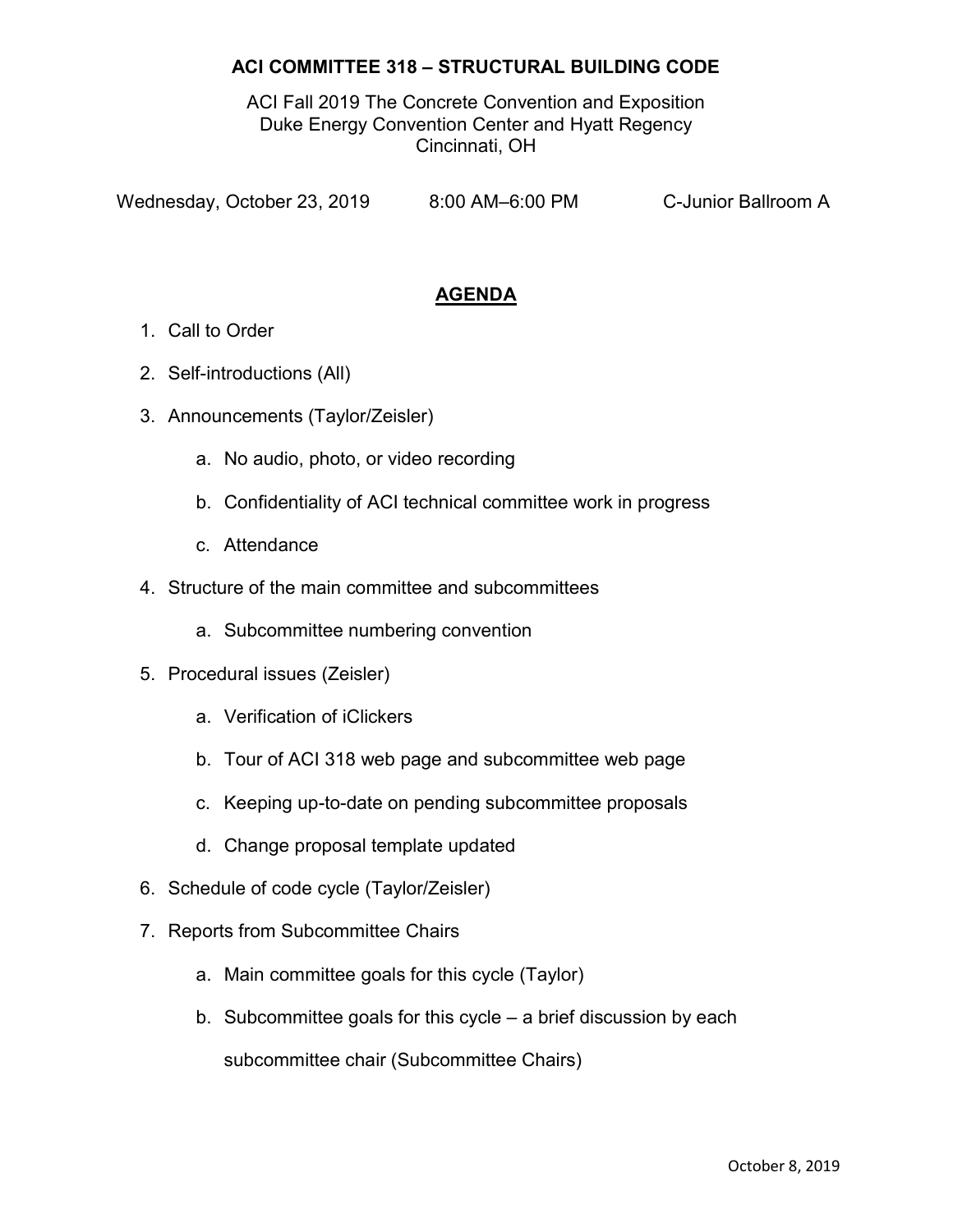## ACI COMMITTEE 318 – STRUCTURAL BUILDING CODE

#### ACI Fall 2019 The Concrete Convention and Exposition Duke Energy Convention Center and Hyatt Regency Cincinnati, OH

- 8. Technical issues
	- a. Presentations by individuals on specific technical issues.
- 9. New Business
- 10. Next Meeting
	- a. Wednesday, April 1, 2020

## List of ACI 318 Subcommittees

 $\mathcal{L}_\text{max}$  and  $\mathcal{L}_\text{max}$  and  $\mathcal{L}_\text{max}$  and  $\mathcal{L}_\text{max}$  and  $\mathcal{L}_\text{max}$  and  $\mathcal{L}_\text{max}$ 

- 318-A General, Concrete, and Construction
- 318-B Anchorage and Reinforcement
- 318-C Safety, Serviceability, and Analysis
- 318-D Members
- 318-E Section and Member Strength
- 318-F Foundations
- 318-H Seismic Provisions
- 318-I International Workshop
- 318-J Joints and Connections
- 318-L International Liaison
- 318-N Sustainability
- 318-P Precast and Prestressed Concrete
- 318-S Spanish Translation
- 318-SC 318 Steering Committee
- 318-T Post-tensioned Concrete
- 318-W Wind Provisions